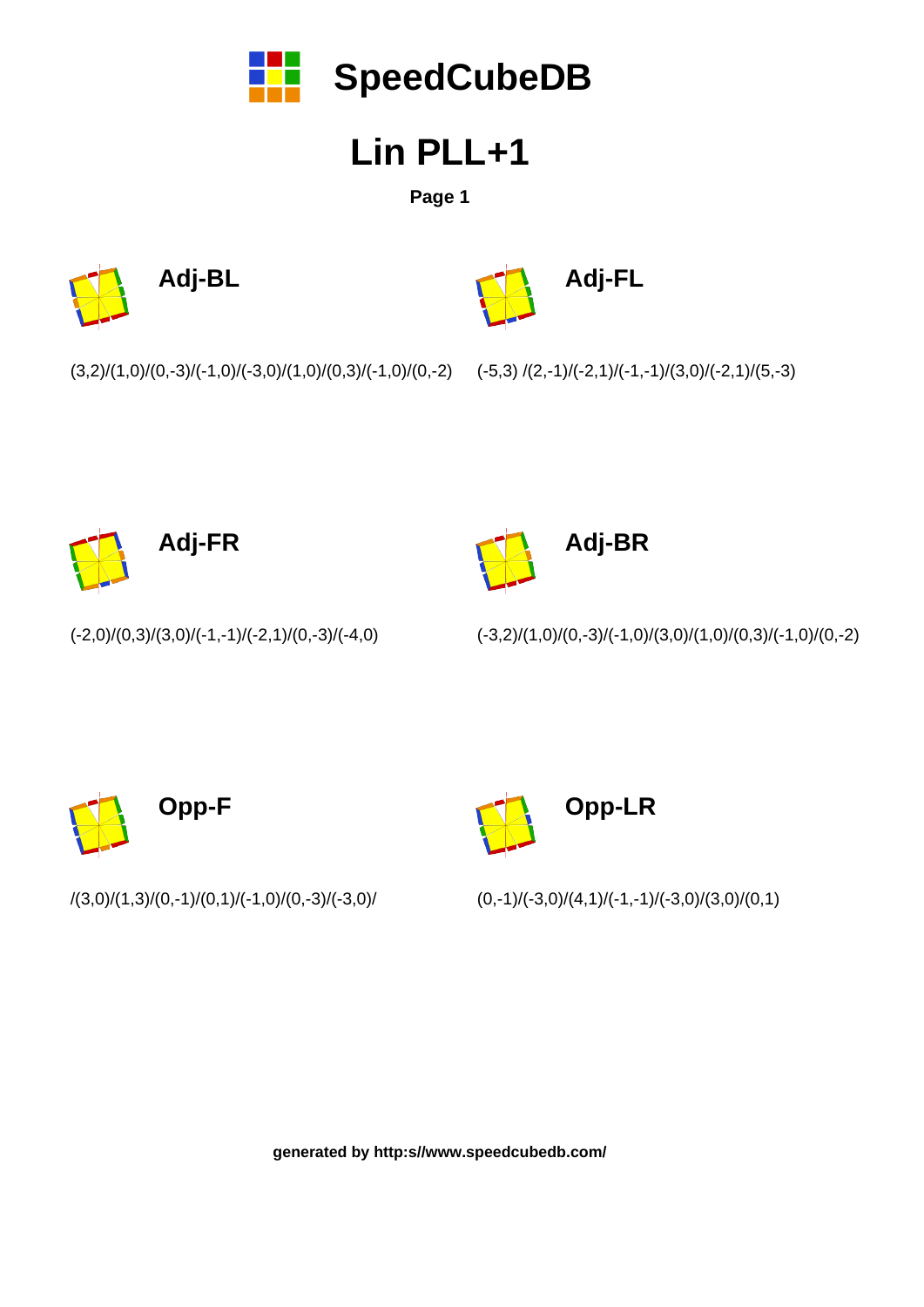

**Page 2**







0)

(-3,-1)/(0,1)/(-3,0)/(0,-1)/(-2,1)/(-1,0)/(-3,0)/(1,0)/(-1, (4,0)/(-1,0)/(3,0)/(1,0)/(2,-1)/(0,1)/(3,0)/(0,-1)/(0,1)



**W-FL**

 $(6,-1)/(4,1)/(2,-1)/(4,1)/(3,0)/(2,-1)/(-3,1)$ 

 $(3,-1)/(-3,0)/(4,1)/(3,0)/(-4,-1)/(-3,0)/(3,0)/(4,1)/(5,0)$ 



 $(4,0)/(-4,-1)/(-3,0)/(3,0)/(4,1)/(-3,0)/(-4,-1)/(3,0)/(0,1)$ )

 $(-5,0)/(-1,-4)/(-2,1)/(-1,-4)/(-3,0)/(1,-2)/(2,0)$ 

**W-BR**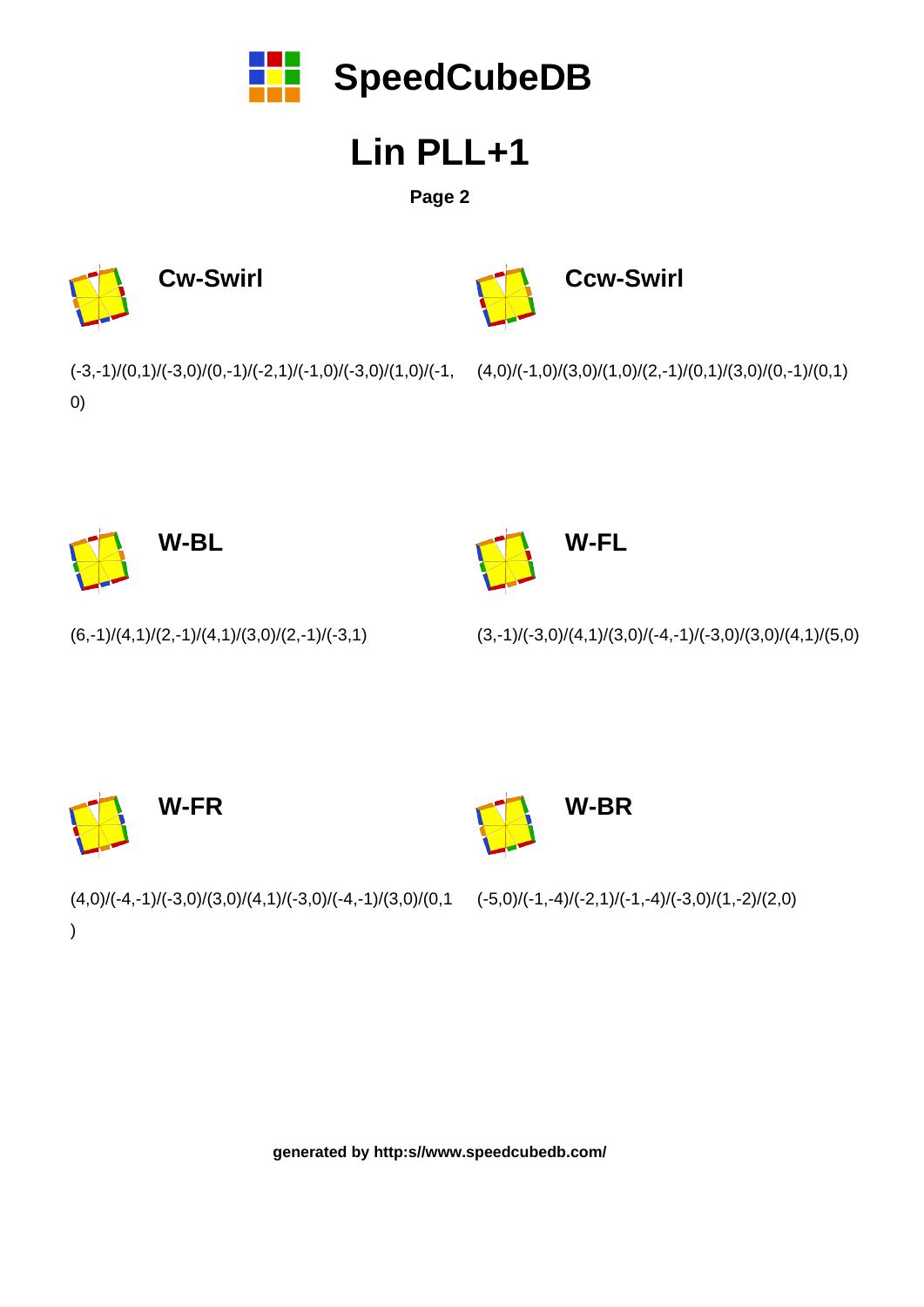

**Page 3**





 $(-2,0)/(2,-1)/(0,-3)/(3,0)/(-3,0)/(-2,4)/(-1,0)$ 

 $(3,-1)/(1,-2)/(0,3)/(0,-3)/(3,0)/(-4,2)/(0,1)$ 





```
Blocks-L-
```
 $(1,0)/(-4,-4)/(3,0)/(0,-3)/(0,3)/(1,4)/(-4,-1)/(0,3)/(3,1)$ 

 $(0,-1)/(4,4)/(-3,0)/(3,0)/(0,-3)/(-4,-1)/(4,1)/(-3,0)/(-4,$ 0)



 $(-5,-3)/(0,3)/(3,0)/(3,0)/(-4,-1)/(1,4)/(0,3)/(-4,-3)$ 

 $(4,3)/(0,-3)/(-1,-4)/(4,1)/(-3,0)/(-3,0)/(0,-3)/(5,3)$ 

**Square-D**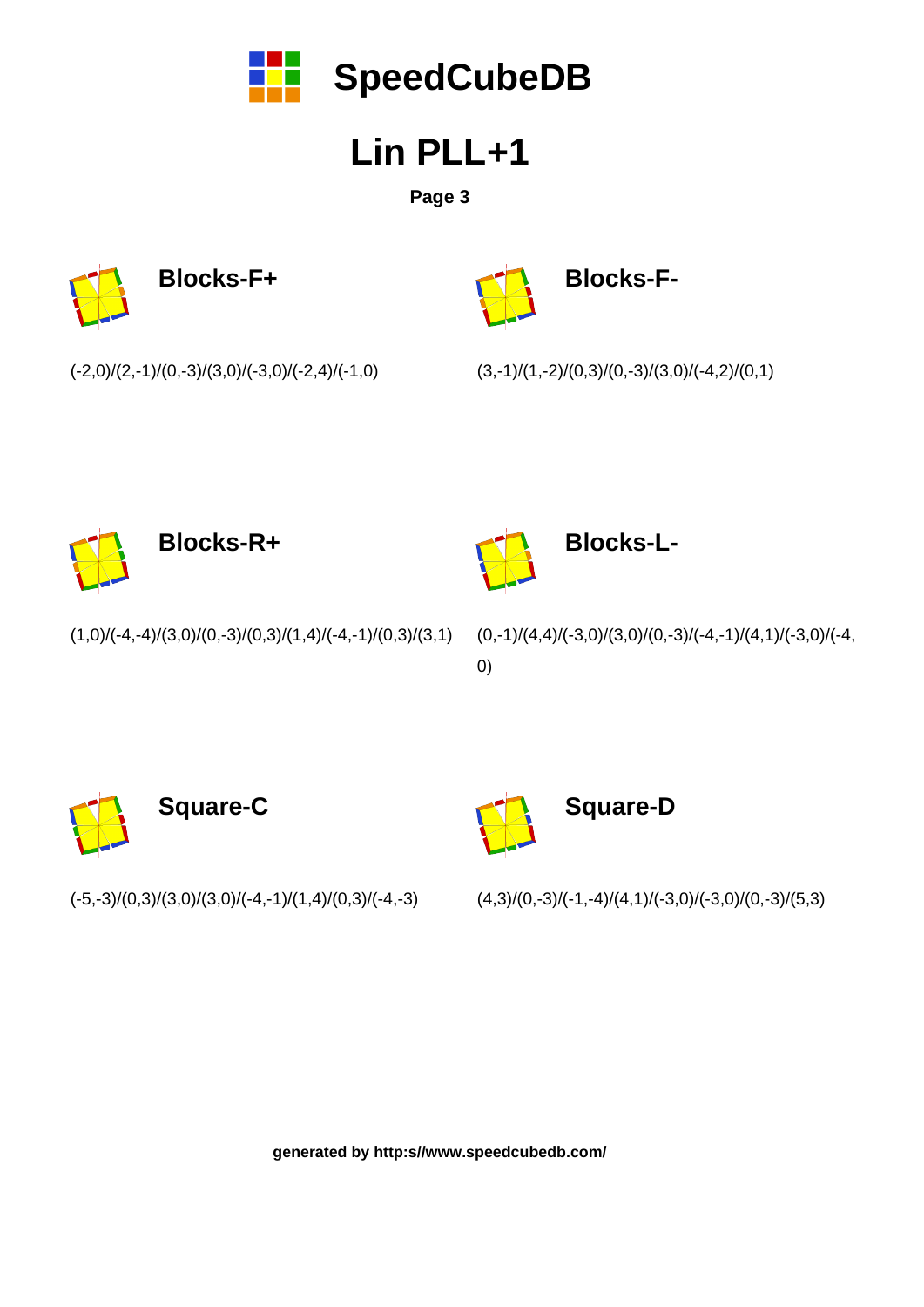

**Page 4**



**Opp Blocks**

 $(6,2)/(-2,4)/(2,-1)/(1,4)/(-1,-4)/(0,3)/(1,4)/(-4,0)$ 





**Opp-Opp Blocks**

 $(3,-1)/(3,0)/(1,4)/(2,-1)/(4,1)/(-3,0)/(-1,2)/(0,-3)/(-3,-1)$ 5)

(-2,0)/(0,-3)/(-1,-4)/(1,-2)/(-4,-1)/(0,3)/(1,-2)/(3,0)/(2, 6)



 $(3,-1)/(-3,0)/(-2,1)/(-1,-1)/(0,3)/(0,-3)/(0,3)/(-3,0)/(3,-1)$ 2)

 $(3,-1)/(1,-2)/(0,3)/(-1,-4)/(4,1)/(-4,-1)/(1,1)/(-1,2)/(0,$ 1)

**Opp-Fake T-perm**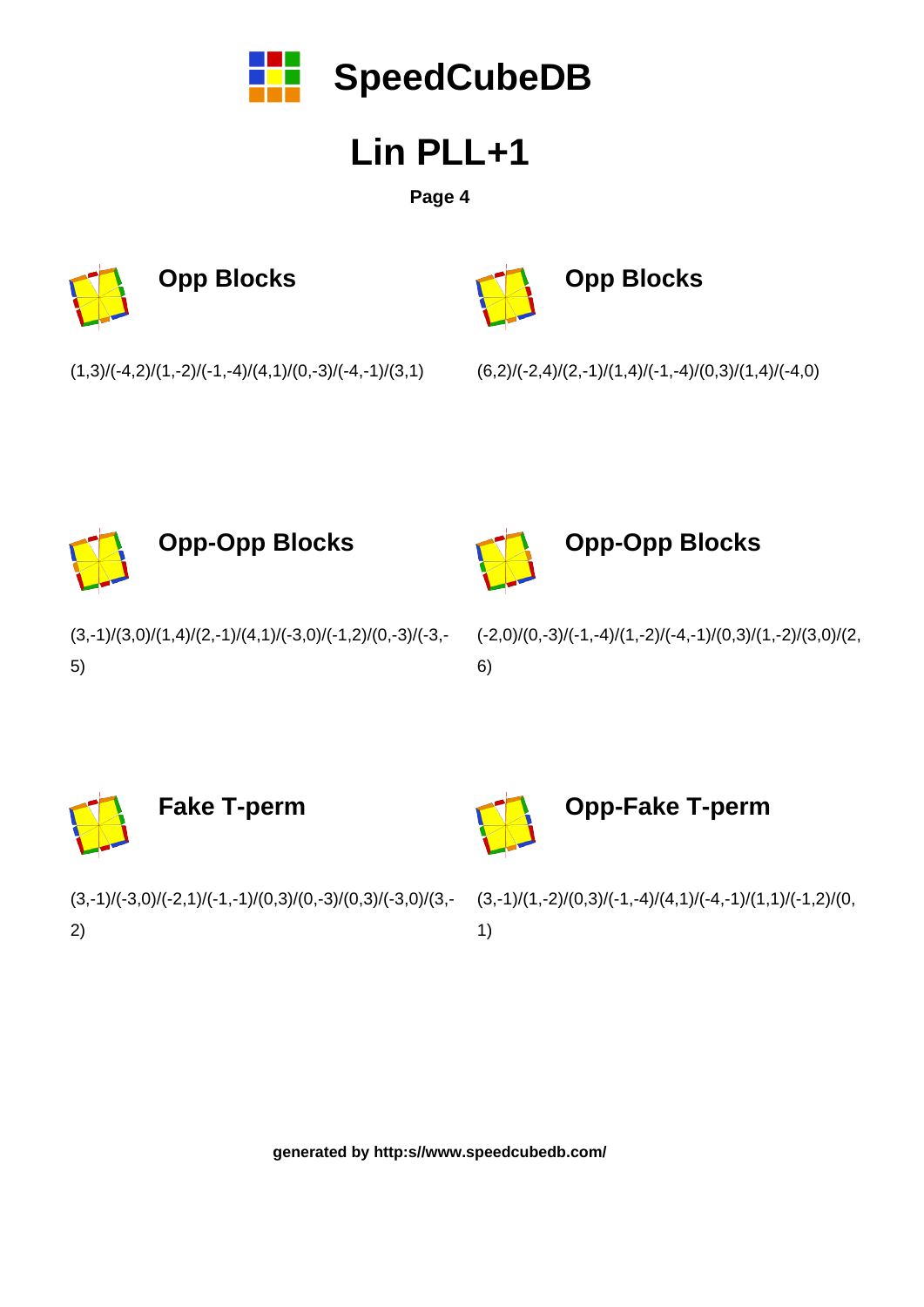

**Page 5**





 $(0,-1)/(0,-3)/(1,4)/(-1,-4)/(4,1)/(-4,2)/(3,1)$ 

(-3,-1)/(1,1)/(3,0)/(-4,-1)/(-3,3)/(1,-2)/(-1,2)/(-3,0)/(6, -2)

**Fake Gb-perm (almost**



 $(3,-4)/(0,3)/(3,0)/(4,1)/(-4,-1)/(1,4)/(-1,2)/(0,-2)$ 

 $(6,-4)/(3,0)/(1,-2)/(-1,2)/(3,-3)/(3,0)/(0,-5)$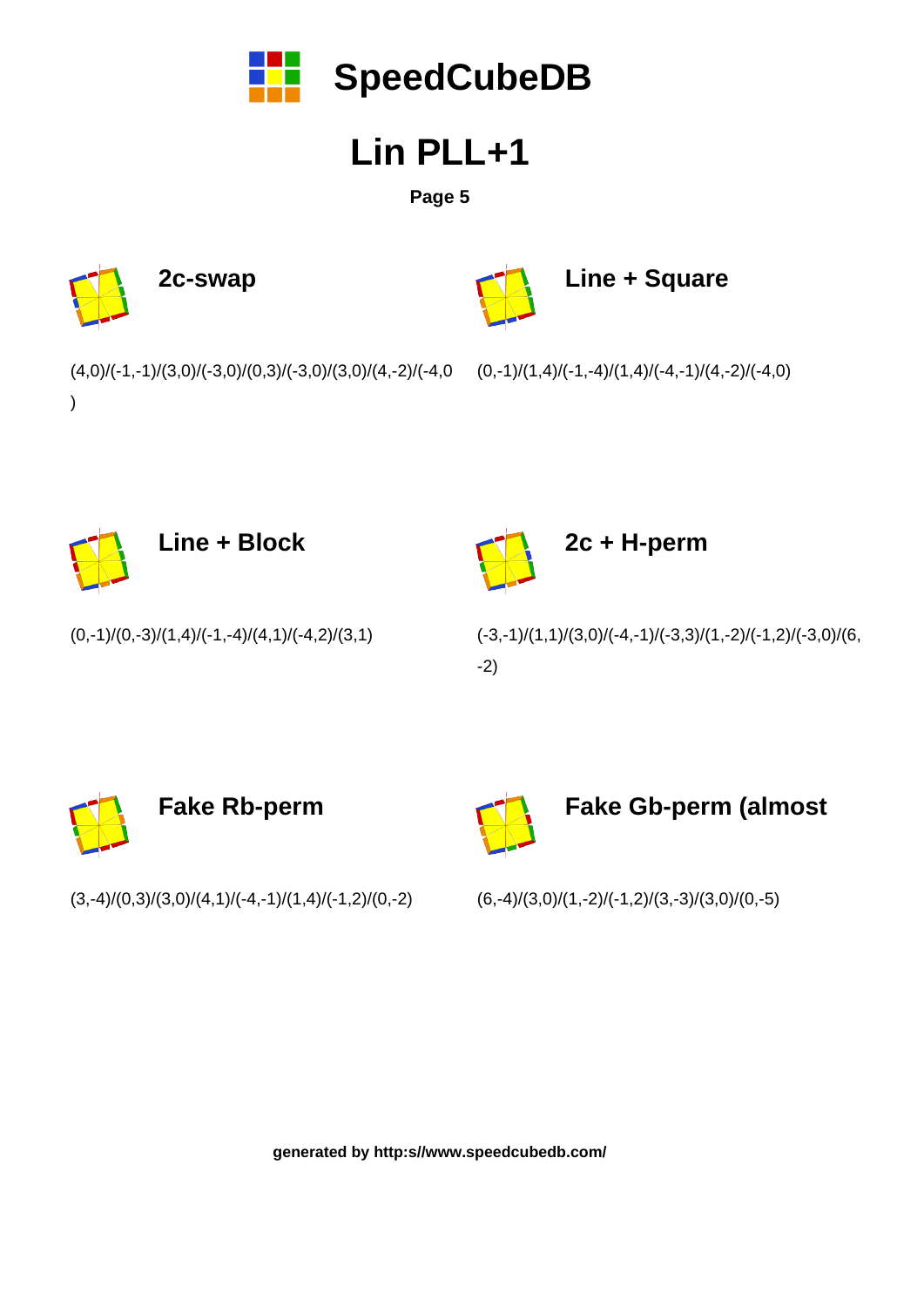

**Page 6**





**Fake Gd-perm**

 $(1,0)/(0,3)/(-4,-1)/(4,-2)/(-3,0)/(0,3)/(-1,-3)$ 





**2 Blocks + opp line**



**2 Blocks + adj line**

 $(6,-1)/(4,1)/(0,3)/(-4,-1)/(1,4)/(-1,2)/(4,-2)/(2,-3)$ 

 $(-3,-1)/(4,-2)/(-3,0)/(0,3)/(0,-3)/(-1,2)/(0,1)$ 

**1-opp (b)**





(-2,3)/(-4,-1)/(1,-2)/(-1,-4)/(1,-2)/(3,3)/(-1,2)/(-2,1)/(5 ,-3)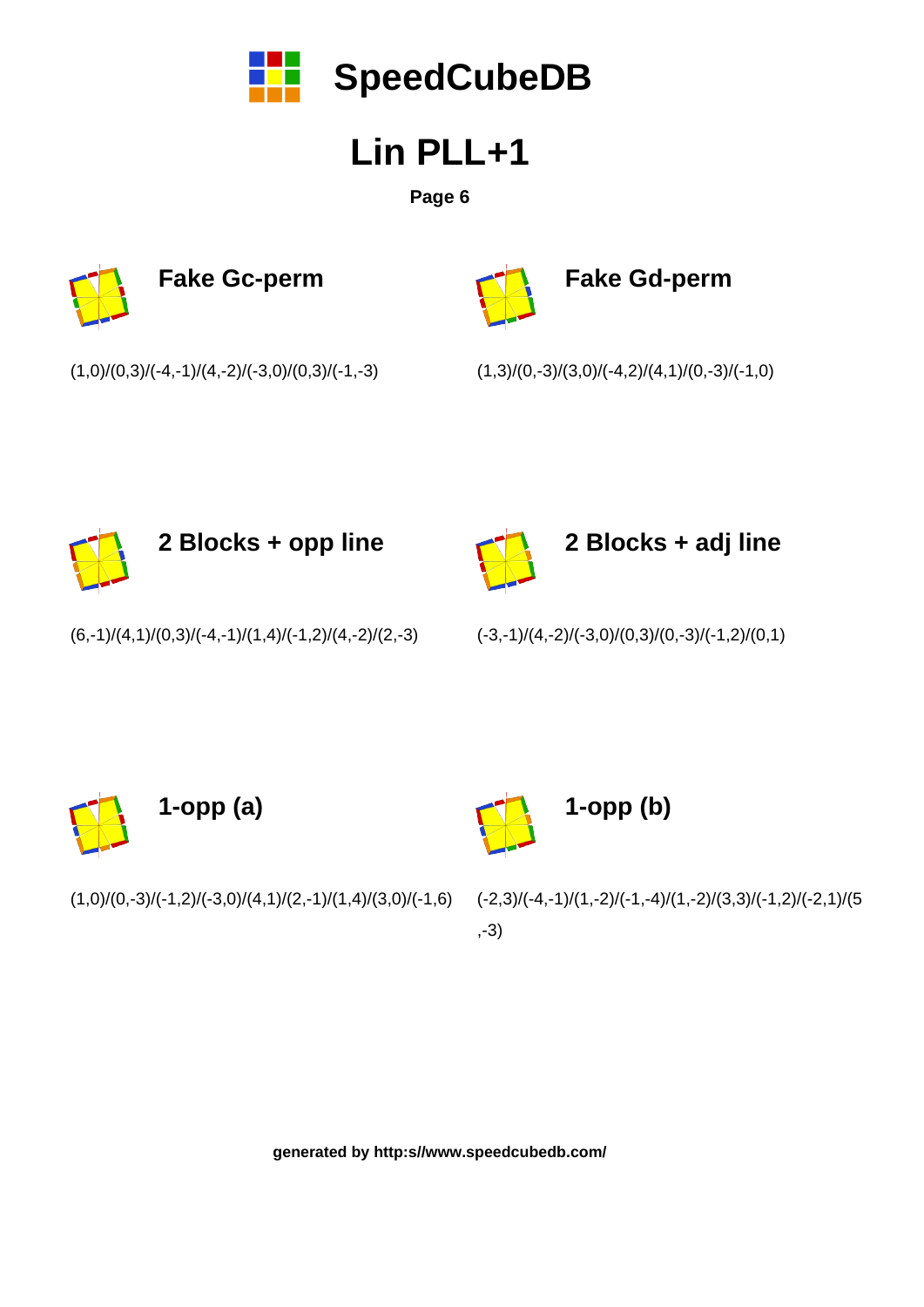

**Page 7**

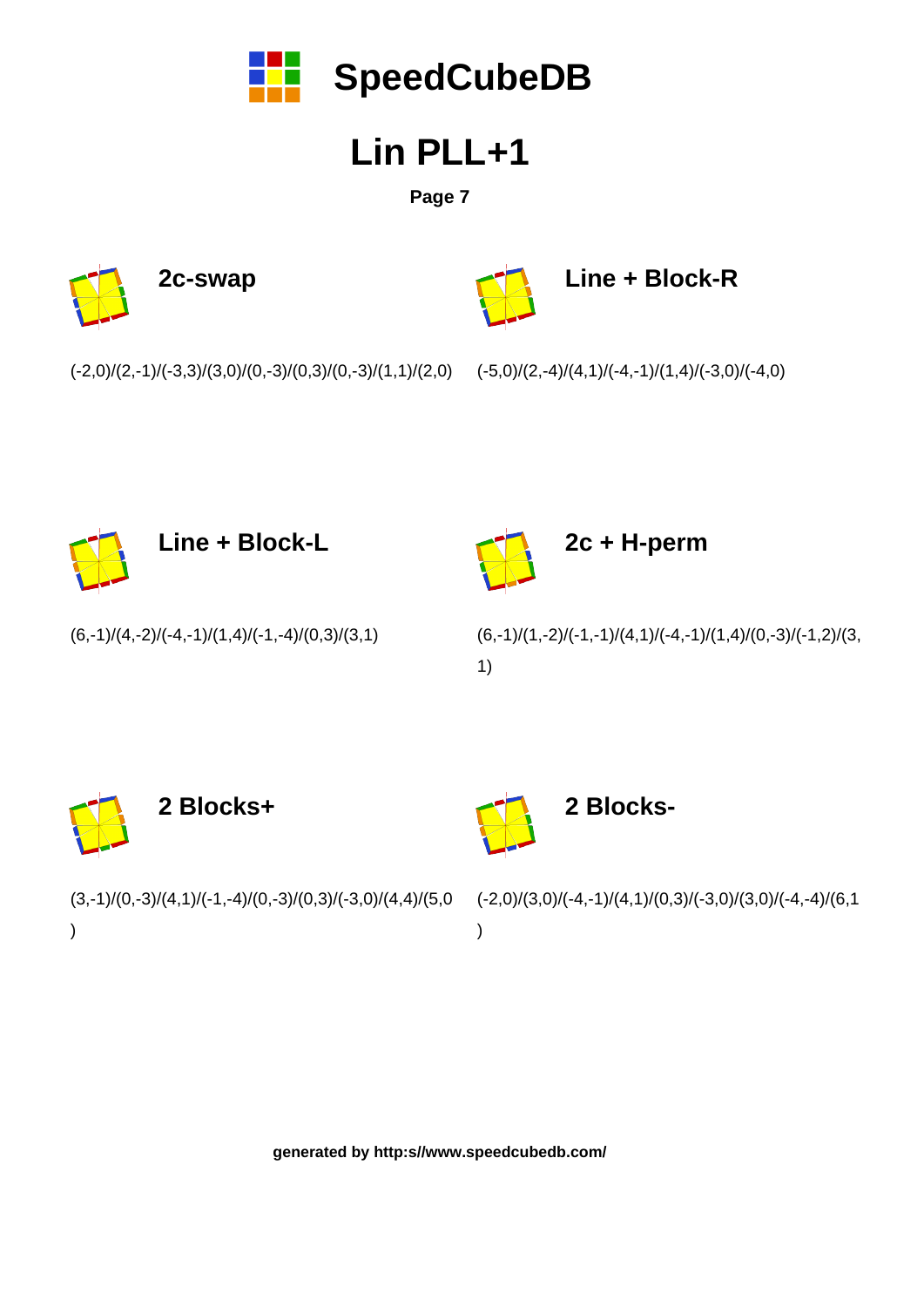

**Page 8**





**Fake Gc-perm**

 $(3,-1)/(0,-3)/(-3,3)/(-2,1)/(-1,2)/(0,-3)/(3,-2)$ 





**Opp line + block on** 



**Opp line + block on** 

 $(-2,3)/(-1,2)/(1,4)/(-4,-1)/(4,1)/(3,0)/(0,3)/(5,3)$ 

 $(-3,2)/(1,-2)/(-1,-4)/(4,1)/(-4,-1)/(-3,0)/(0,-3)/(0,4)$ 



 $(4,0)/(-1,2)/(-2,1)/(0,-3)/(-1,2)/(-2,1)/(2,-1)/(3,0)/(0,-1)$ 2)

 $(0,2)/(-3,0)/(-2,1)/(2,-1)/(1,-2)/(0,3)/(2,-1)/(1,-2)/(-4,$ 0)

**Opp-Opp Blocks -**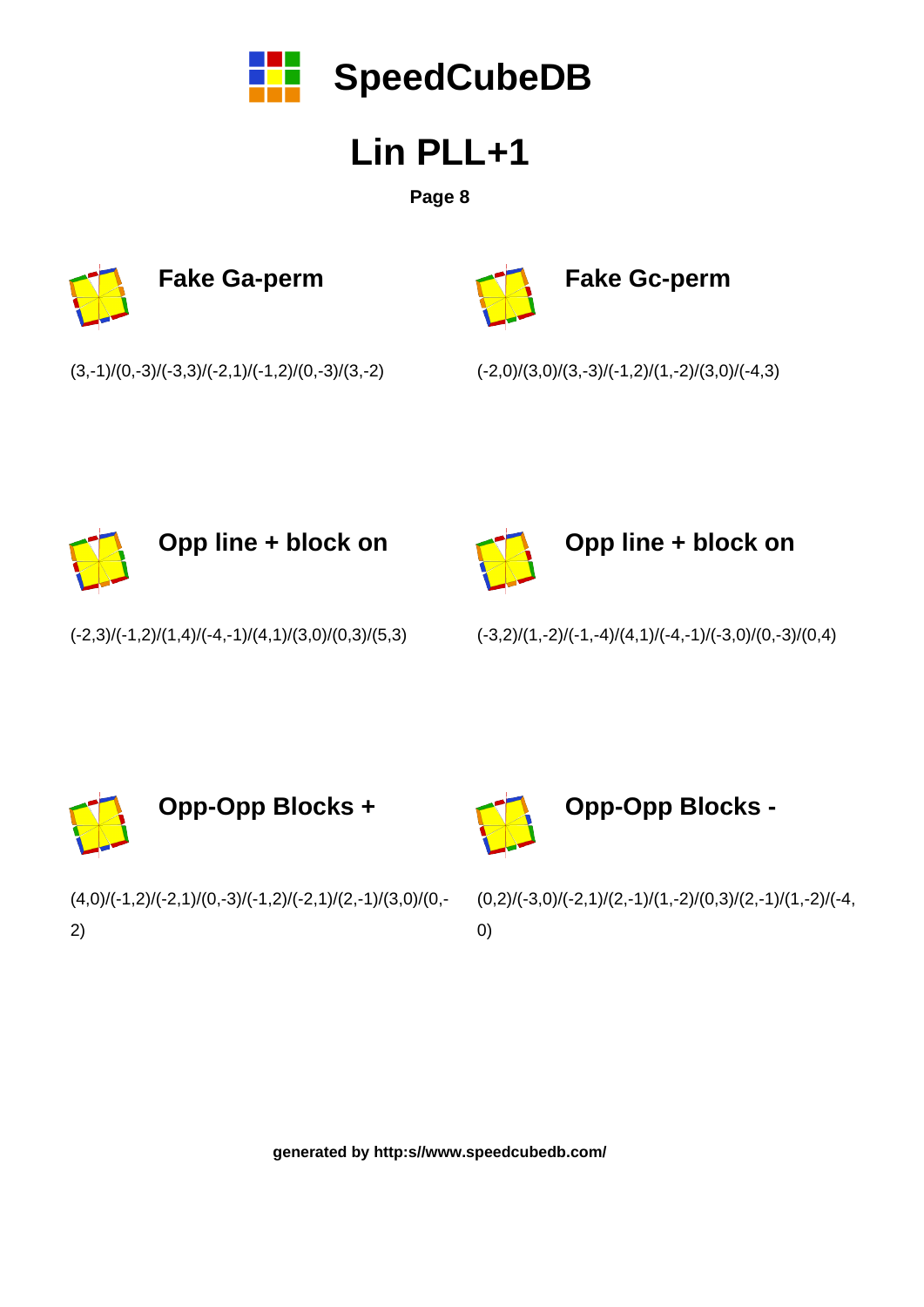

#### **Page 9**



**Line + Block**



**2c + H-perm**

 $(1,0)/(3,0)/(-1,-4)/(4,1)/(-4,-1)/(-2,4)/(-4,0)$ 

 $(6,2)/(3,0)/(1,-2)/(-1,2)/(3,-3)/(4,1)/(-3,0)/(-1,-1)/(3,1)$ )



 $(4,-3)/(0,-3)/(-3,0)/(-4,-1)/(4,1)/(-1,-4)/(1,-2)/(5,-3)$ 

 $(0,-1)/(-3,0)/(4,1)/(2,-4)/(3,0)/(-3,0)/(0,4)$ 

**Fake Ga-perm**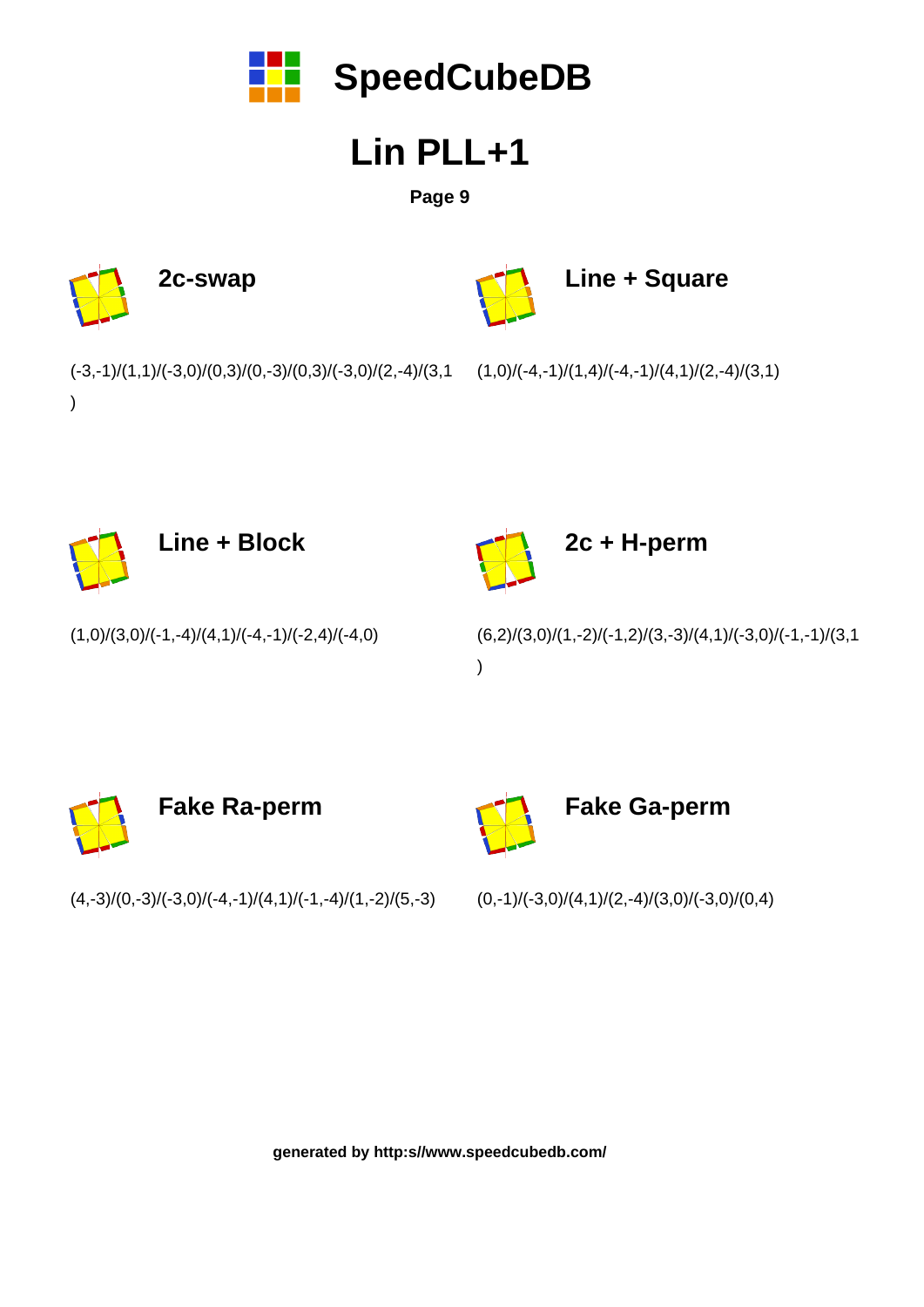

**Page 10**





**Fake Gd-perm (almost**

 $(6,2)/(0,3)/(-3,0)/(4,-2)/(-4,-1)/(0,3)/(6,-5)$ 





**2 Blocks + opp line**



**2 Blocks + adj line**

 $(-5,0)/(-1,-4)/(0,-3)/(1,4)/(-1,-4)/(-2,1)/(2,-4)/(3,-2)$ 

 $(4,0)/(2,-4)/(3,0)/(-3,0)/(0,3)/(-2,1)/(-1,0)$ 





 $(0,-1)/(3,0)/(1,-2)/(0,3)/(-4,-1)/(1,-2)/(-1,-4)/(0,-3)/(0,$ -5)

 $(1,3)/(2,-1)/(1,-2)/(-3,-3)/(-1,2)/(1,4)/(-1,2)/(4,1)/(-4,-$ 3)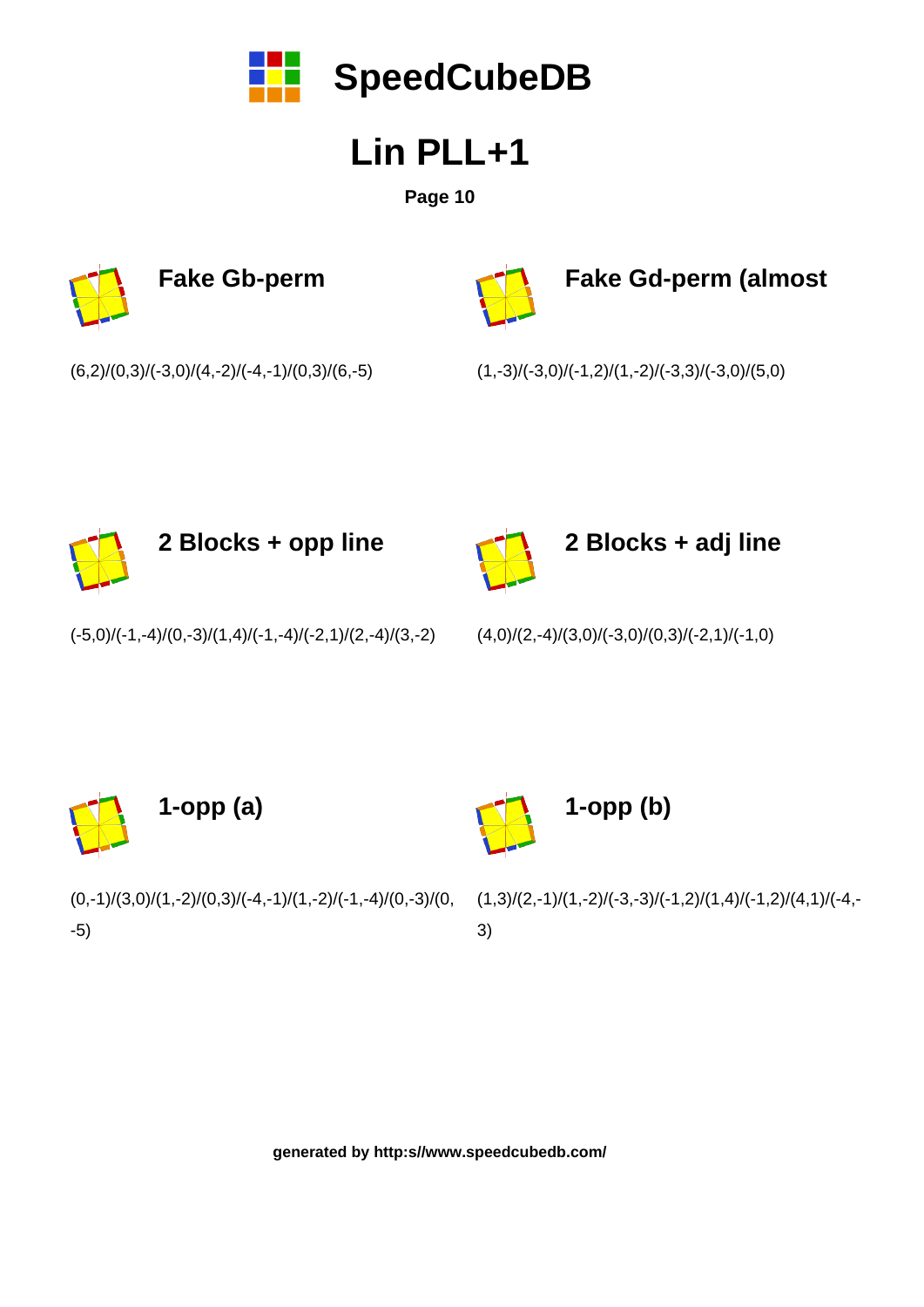

**Page 11**



 $(3,-1)/(-3,-2)/(-3,0)/(3,3)/(0,-3)/(3,2)/(-3,1)$ 

 $(-2,0)/(2,3)/(0,-3)/(3,3)/(-3,0)/(-2,-3)/(2,0)$ 





 $(4,0)/(0,3)/(-4,-1)/(1,-2)/(3,3)/(-1,-4)/(4,1)/(-4,-1)/(3,$ 1)

(-3,-1)/(-3,0)/(4,1)/(2,-1)/(-3,-3)/(4,1)/(-4,-1)/(1,4)/(-4 ,0)